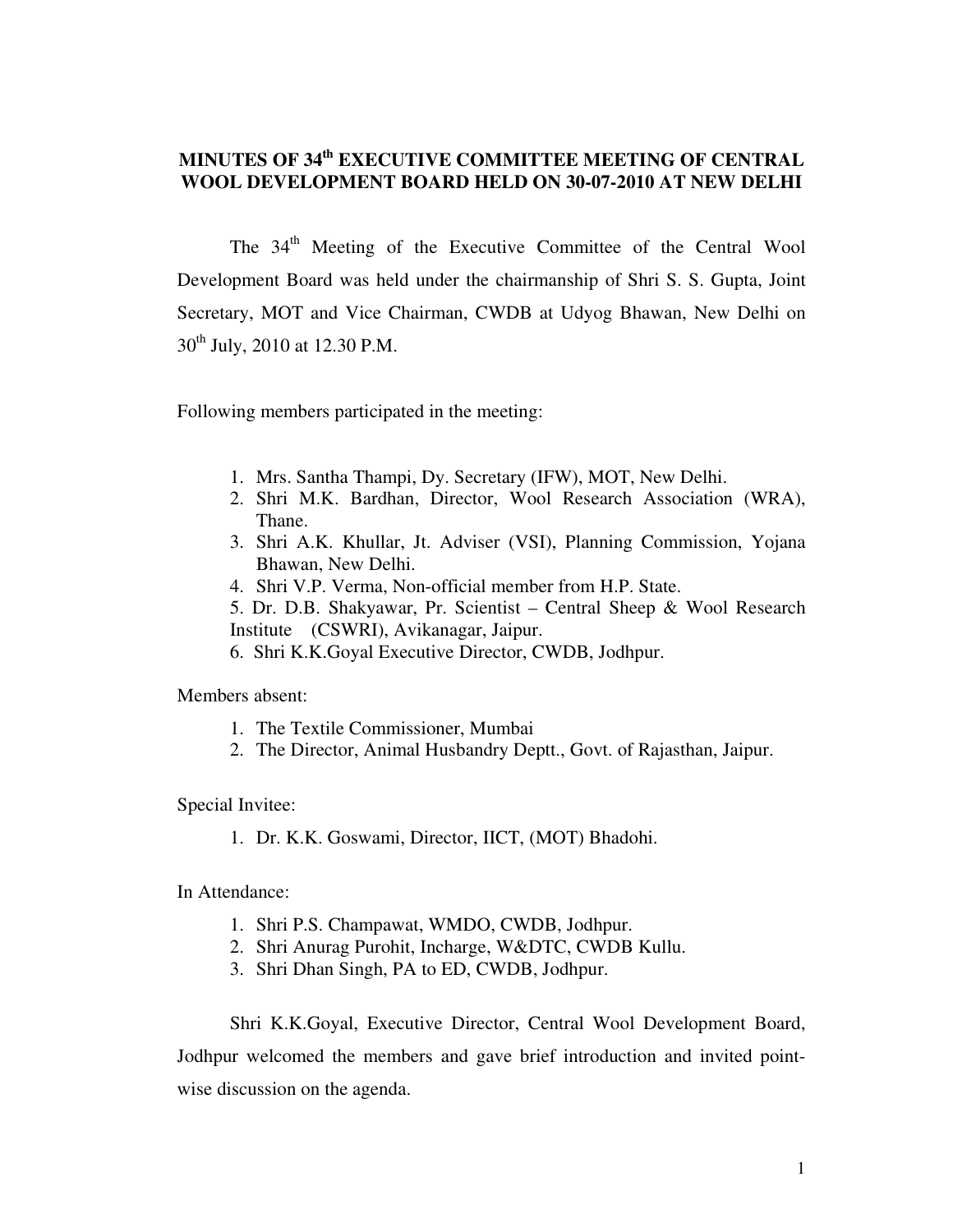1. CONFIRMATION OF THE MINUTES OF THE 33<sup>RD</sup> MEETING OF THE EXECUTIVE COMMITTEE HELD ON  $25^{\text{TH}}$  JUNE,2010 AT NEW DELHI.

Since no comments were received, the minutes of  $33<sup>rd</sup>$  meeting of the Executive Committee of the Central Wool Development Board (CWDB) were confirmed.

## 2. ACTION TAKEN REPORT ON THE DECISIONS OF THE 33RD MEETING OF THE EXECUTIVE COMMITTEE OF THE BOARD.

 Executive Director, CWDB placed a statement showing Action Taken Report (ATR) on the decision of last Executive Committee meeting and following direction were made by the EC :

- The Board should again take up the matter with State Khadi Board/KVIC or any other Government Agency in Rajasthan for raw wool marketing.
- The Board may allow new Implementing Agencies (for which projects have been sanctioned by CWDB) under Angora Wool Development projects to procure foundation stock ( Male & Female Angoora Rabbit) at its own level if the CSWRI is not able to provide Angora rabbits in required quantity within a month period.
- The Project Committee may examine/consider the project proposal received from M/s. Mahadev Woollen Mills, Sundernagar under Pre-loom processing activity as per decision taken in 33rd Executive Committee Minutes. If similar projects have been received from other agencies, same should also be considered on same line.
- The Jt. Secretary, MOT & VC, CWDB desired that photo identity proof of all beneficiaries would be collected by October,2010 and keep video-graphy of major activities under Board's schemes as evidence.
- The Committee unanimously agreed with the views of the special Committee constituted to examine necessity to open Board's sub-office at Delhi that at this stage there is no need to open a sub-office at Delhi considering present staff strength, financial & logistics implication and cost effectiveness.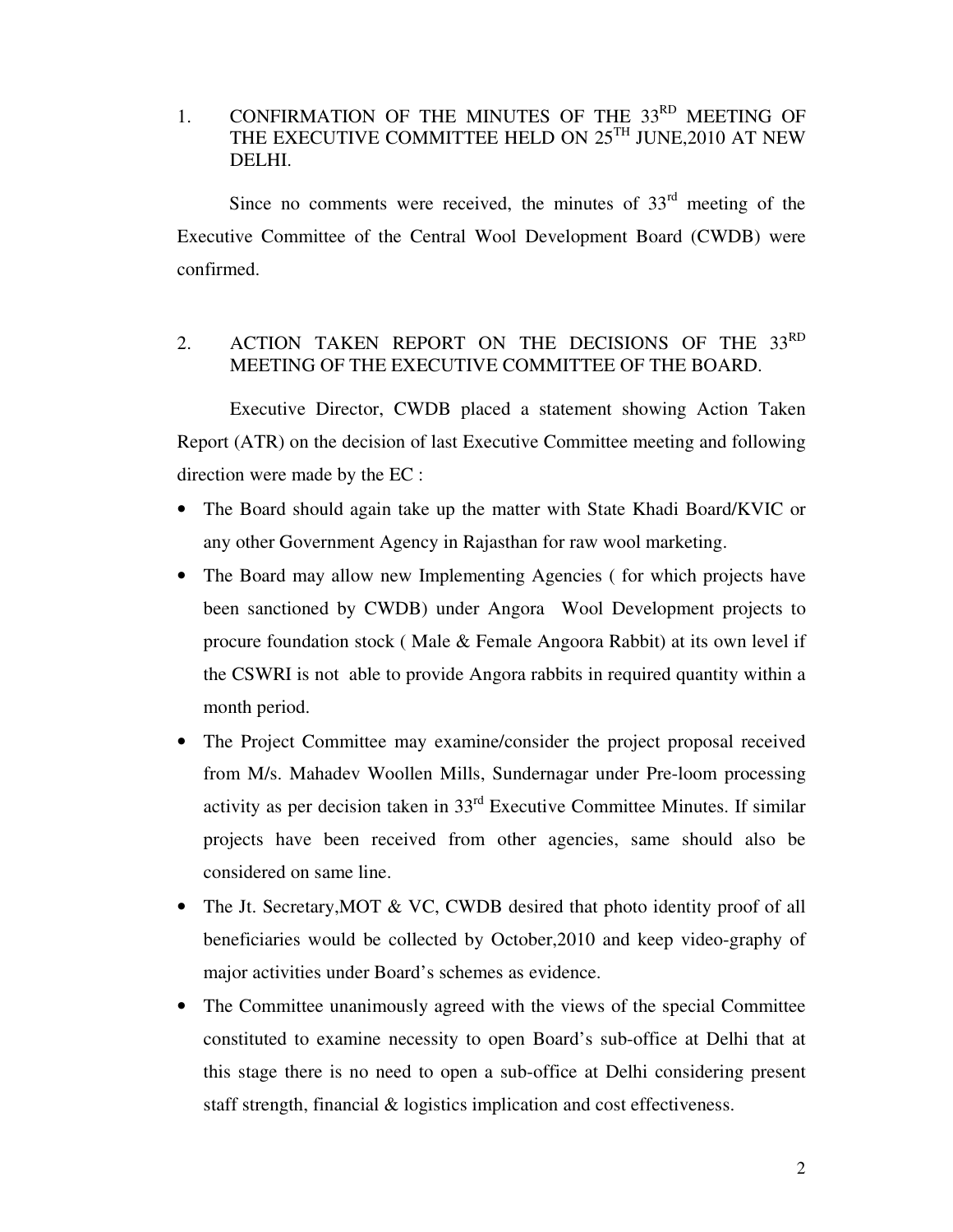## 3. DISCUSSION AND APPROVAL OF PROGRESS MADE BY THE BOARD UPTO 25TH JULY,2010 AND RE-APPROPRITION OF FUNDS DURING THE CURRENT FINANCIAL YEAR 2010-11.

### A. Financial Progress made so far :

 ED, CWDB informed that against a target of 15.00 crore, the Board has utilized Rs. 4.50 crore under Plan head of the Annual Plan 2010-11 upto  $25<sup>th</sup>$ July,2010 and placed detail about physical and financial targets and achievements under different activities. The Executive Committee noted the progress made by the Board.

### B Re-appropriation Proposed:

ED/ CWDB placed a detailed report on all the projects sanctioned by CWDB till date and their liability in current and next financial year. Joint Advisor / Planning Commission Shri Khullar advised that the physical progress in these projects should also be placed for better appreciation.

ED, CWDB also informed that the Board has an unutilized opening balance of Rs. 4.25 Crore in April,2010 of previous years i.e. Rs. 0.20 Crore and Rs. 4.05 Crore of FY 2008-09 and 2009-10, respectively. He proposed to utilized this unspent grant during FY 2010-11 along with grant of Rs. 15.00 Crs. sanctioned for current financial year.

ED/ CWDB also informed that there are saving in some schemes and if total sanctioned grant is to be utilized, money is to be re-appropriated to the schemes where project proposal have been received but due to fund constraints these have not been considered by Board. These schemes are :

I. Quality Processing of Wool: There are saving in this scheme because during last three financial years, the Board has made many marketing efforts, but not got any project proposals for post-loom processing activity and set up CFCs only for pre-loom activity for scouring, dyeing, carding etc.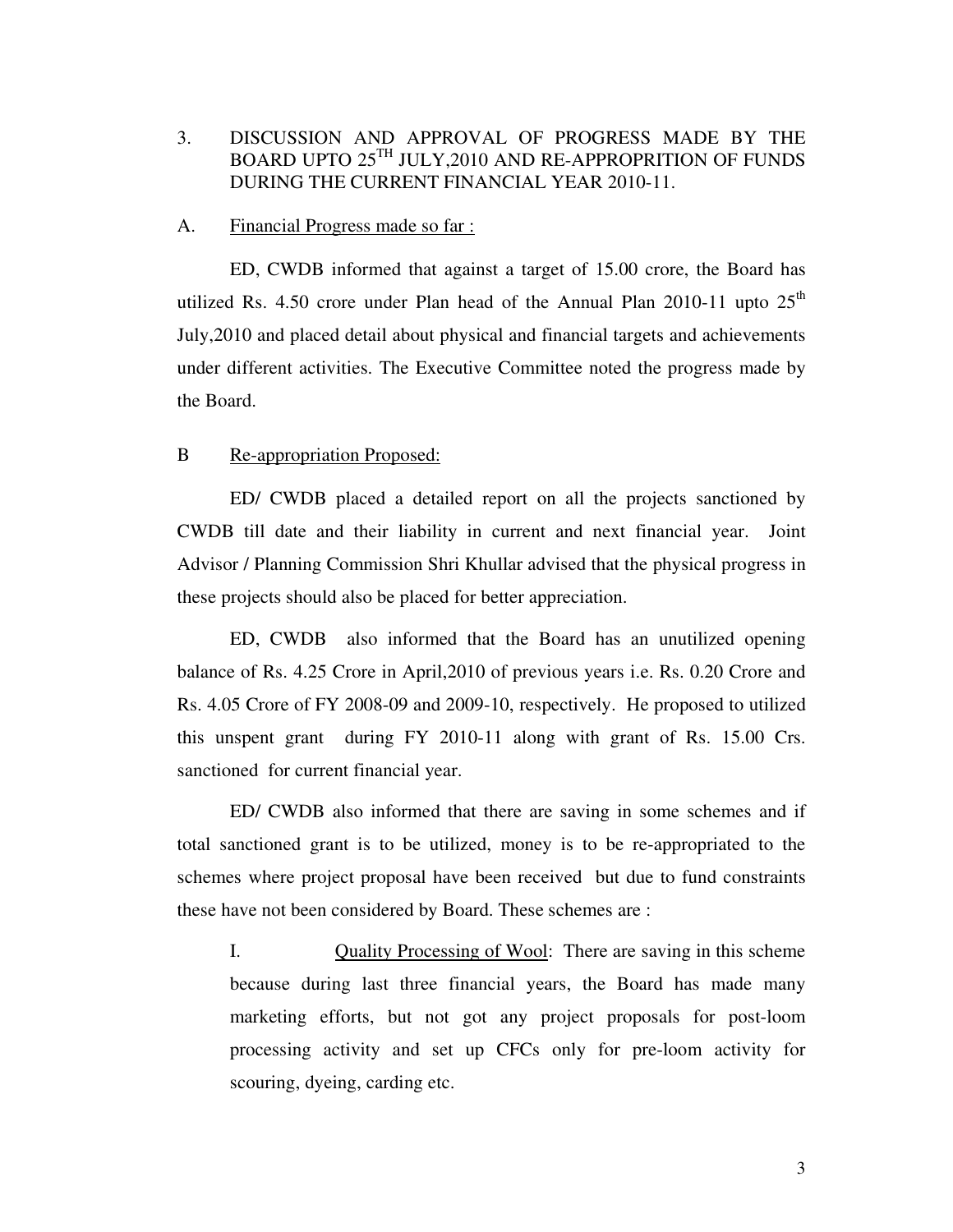II. Social Security Schemes: The Board had already released total Rs. 3.50 Crore to Oriental Insurance Co. Ltd. and Rs. 2.00 Crore to Life Insurance Corp for insurance of sheep and sheep breeders during 2007-08 and 2008-09 as an advance towards CWDB Govt. contribution and from progress so far it seems that further fund need not be released to OIC or LIC.

 After detailed discussion, it was decided that a re-appropriation proposal should be prepared by ED/ CWDB and sent to Integrated Finance Wing, MOT for approval.

## 4. TO APPRISE PROGRESS UNDER ONGOING 'RESEARCH & DEVELOPMENT' PROJECTS CONDUCTED BY C.W.D.B. DURING  $11<sup>TH</sup>$  PLAN.

ED, CWDB informed that during  $11<sup>th</sup>$  Plan, the Board has sanctioned two 'R&D' projects to Wool Research Association, Thane under HRD & Promotional Activity i.e. (i) To develop ecological friendly moth repellent and moth proofing agents for woollen textiles for easy care and (ii) To develop textile effluent treatment system for power generation. The Director, Wool Research Association, Thane explained the progress made under both ongoing R&D projects and ensured to complete the project as per prescribed norms and period of projects.

5. DISCUSSION AND APPROVAL OF THE RECOMMENDATION OF THE PROJECT COMMITTEE MEETING TO APPROVE FRESH PROJECT PROPOSALS UNDER DIFFERENT SCHEMES OF THE BOARD.

## **A). Pending Project proposals as approved by 5th PC Meeting:**

 The EC granted post-facto approval against sanctioned of one Angora Wool Development Project for 20 families to Maselo Cane & Bamboo Farming & Marketing Co-op., Society, Anini during 2010-11 to implement the project in Distt. Dibang Valley (Arunachal Pradesh) as the project was already discussed in previous EC meetings.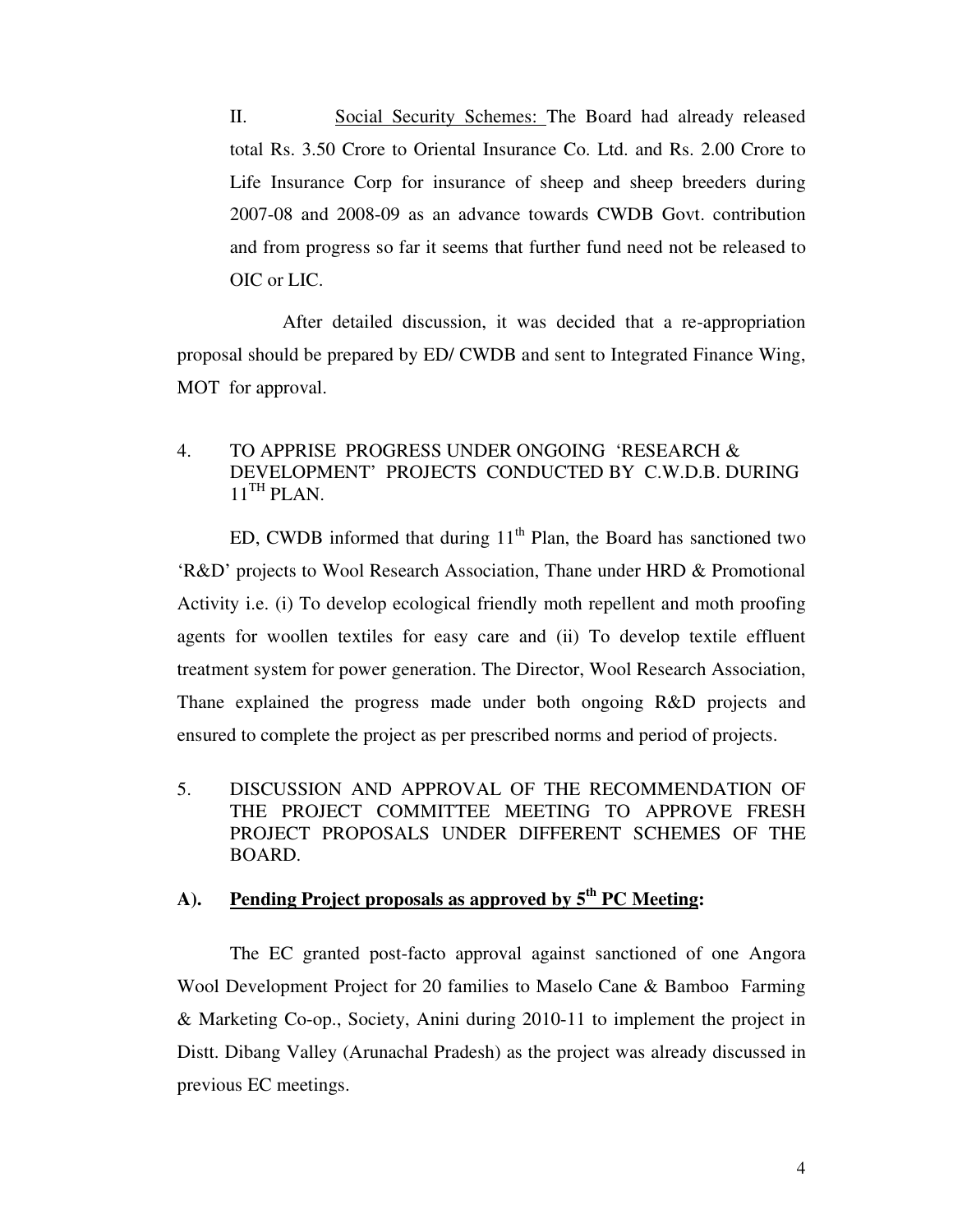# **B). Project proposals as approved by 14th PC Meeting:**

As per recommendation of the 14<sup>th</sup> Project Committee meeting of the CWDB held on  $19<sup>th</sup>$  July, 2010, the Executive Committee approved following new projects for current financial year 2010-11, as under :

# I. Name of Scheme : SHEEP & WOOL IMPROVEMENT SCHEME

|  |  | (Rs. in lakhs) |
|--|--|----------------|
|--|--|----------------|

| S.             | Name of Agency submitted                                           | Activity/proposal                 | Funds      | Total     |  |  |
|----------------|--------------------------------------------------------------------|-----------------------------------|------------|-----------|--|--|
| N <sub>o</sub> | the project proposals                                              |                                   | required   | Project   |  |  |
|                |                                                                    |                                   | during     | Cost for  |  |  |
|                |                                                                    |                                   | 2010-11    | 2 years   |  |  |
| a)             | <b>New proposal under SWIS</b>                                     |                                   |            |           |  |  |
| $\mathbf{i}$   | of Veterinary<br>College<br>$\&$                                   | 2.00 lakh sheep of Magra &        | 93.50      | 166.50    |  |  |
|                | Animal<br>Science<br>Campus,                                       | Bikaneri Chokla breed in          |            |           |  |  |
|                | Bikaner.                                                           | Bikaner alongwith 2 Ram           |            |           |  |  |
|                |                                                                    | Raising Units & 1 MFC.            |            |           |  |  |
| $\mathbf{ii}$  | Wool<br>Central<br>Sheep<br>$\&$                                   | <b>Improvement of Malpura</b>     | 44         | 56.50     |  |  |
|                | Research<br>Institute,                                             | breed covering 50,000             |            |           |  |  |
|                | Avikanagar, Jaipur                                                 | sheep alongwith 1 Ram             |            |           |  |  |
|                |                                                                    | Raising Units & 1 MFC.            |            |           |  |  |
| $b)$ .         | Proposals for additional components under ongoing projects of SWIS |                                   |            |           |  |  |
| iii            | Shakshi<br>Anusandhan                                              | Feed Supplement for               | $31.86 +$  | $31.86 +$ |  |  |
|                | Sansthan, Mokhari, Phalodi                                         | 10,000 sheep $& 30$ Sheep         | $3 =$      | $3 =$     |  |  |
|                |                                                                    | Pen                               | 34.86      | 34.86     |  |  |
| iv             | Mahila Mandal, Barmer                                              | Feed Supplement for               | $47.79 +$  | $47.79 +$ |  |  |
|                |                                                                    | 15,000 sheep & 30 Sheep           | $3 =$      | $3 =$     |  |  |
|                |                                                                    | Pen                               | 50.79      | 50.79     |  |  |
| $\mathbf{V}$   | Gujarat Sheep & Wool Deve.                                         | Feed Supplement for               | 79.65      | 79.65     |  |  |
|                | Corp. Ltd., Ahmedabad.                                             | 25,000 sheep                      |            |           |  |  |
| vi             | Uttarakhand Sheep & Wool                                           | 2 Ram Raising Units and           | $18 + 4 =$ | $18 + 4$  |  |  |
|                | Board, Dehradun.                                                   | 40 Sheep Pen                      | 22         | $= 22$    |  |  |
| vii            | $\&$<br>Wool<br>Central<br>Sheep                                   | 1 Ram Raising Unit of             | 9.00       | 9.00      |  |  |
|                | Research<br>Institute,                                             | Chokla Ram at Avikanagar          |            |           |  |  |
|                | Avikanagar, Jaipur                                                 |                                   |            |           |  |  |
| $\mathbf{c})$  | Proposal under REVOLVING FUND FOR WOOL MARKETING (SWIS)            |                                   |            |           |  |  |
| viii           | Gujarat Sheep & Wool Deve.                                         | <b>Creation of Revolving Fund</b> | 20         | 20        |  |  |
|                | Corp. Ltd., Ahmedabad.                                             | for raw wool marketing in         |            |           |  |  |
|                |                                                                    | Gujarat State                     |            |           |  |  |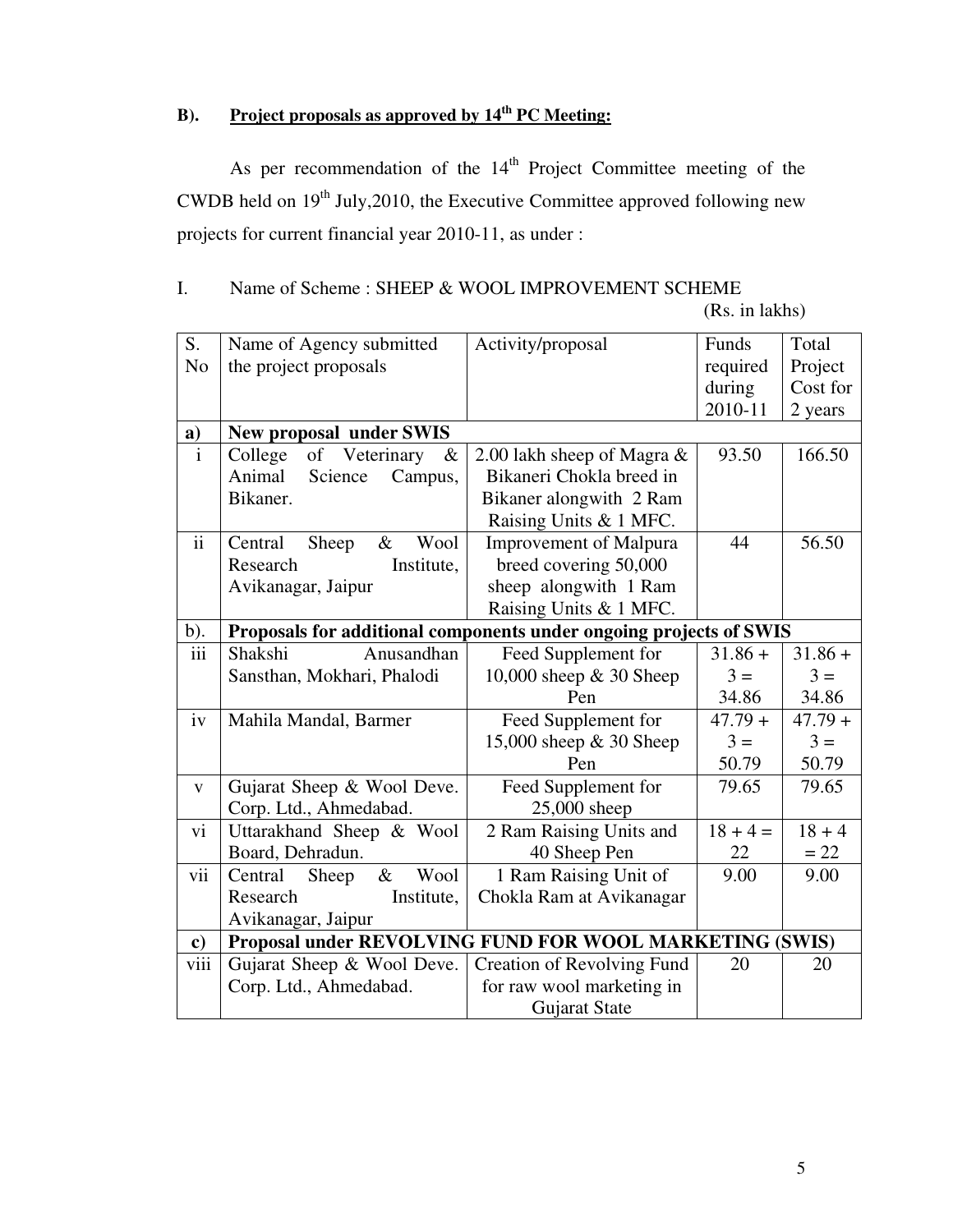II. Name of Scheme : Research & Development projects under HRD & PROMOTIONAL ACTIVITIES (IWIDP) :

|                |                                            |                                            | (Rs. in lakh) |        |
|----------------|--------------------------------------------|--------------------------------------------|---------------|--------|
| S.             | Name of Agency                             | Activity/proposal/Remark                   | Funds         | Total  |
| No             | submitted the                              |                                            | require       | Projec |
|                | project proposals                          |                                            | <sub>d</sub>  | t Cost |
|                |                                            |                                            | during        | for    |
|                |                                            |                                            | 2010-         | two    |
|                |                                            |                                            | 11            | years  |
| $\mathbf{1}$   | <b>Wool Research</b>                       | Upgradation of Indian wool by stretching   | 28.56         | 43.75  |
|                | Association,                               | & setting means for value addition and     |               |        |
|                | Thane                                      | use in apparel purpose.                    |               |        |
|                |                                            | Project category: Machine Design.          |               |        |
| $\overline{2}$ | $-do-$                                     | Design and Development of high-end fabrics | 10.52         | 21.84  |
|                |                                            | using yarns made of special wool fibres    |               |        |
|                |                                            | (Angora/ Pashmina) and Eri silk blends.    |               |        |
|                |                                            | Project category: Product Development.     |               |        |
| 3              |                                            |                                            | 14.70         | 19.40  |
|                | Central Sheep $\&$<br><b>Wool Research</b> | Development of upgraded utilization        |               |        |
|                |                                            | techniques for the wool produced in        |               |        |
|                | Institute, Jaipur.                         | South Peninsular region of the country.    |               |        |
|                |                                            | It was suggested to include thoughts of    |               |        |
|                |                                            | WRA mentioned under similar proposal       |               |        |
|                |                                            | regd. "To develop value added products"    |               |        |
|                |                                            | for extensive utilization of low priced    |               |        |
|                |                                            | Indian wool like Deccani wool"             |               |        |
|                |                                            | Project category: Product Development".    |               |        |

 EC also directed that all the research projects must cut on unproductive expenditure hence a 10% reduction shall be implemented in case of above three R&D projects.

## III. Name of Scheme : Training programme under HRD & PROMOTIONAL ACTIVITIES (IWIDP) :

 The EC approved the proposal of Indian Institute of Carpet Technology, Bhadohi (U.P.) to organize one artisan training programme for 30 persons (spinning mill operators) at Bikaner for 4 months with total financial approval of Rs. 8.50 lakh during 2010-11 under their 'Artisans Training Programme on carpet yarn manufacturing through Modular Employable skill, Module-14 (Certificate Level II): Carpet/CAR213' training programme and on progress of the same their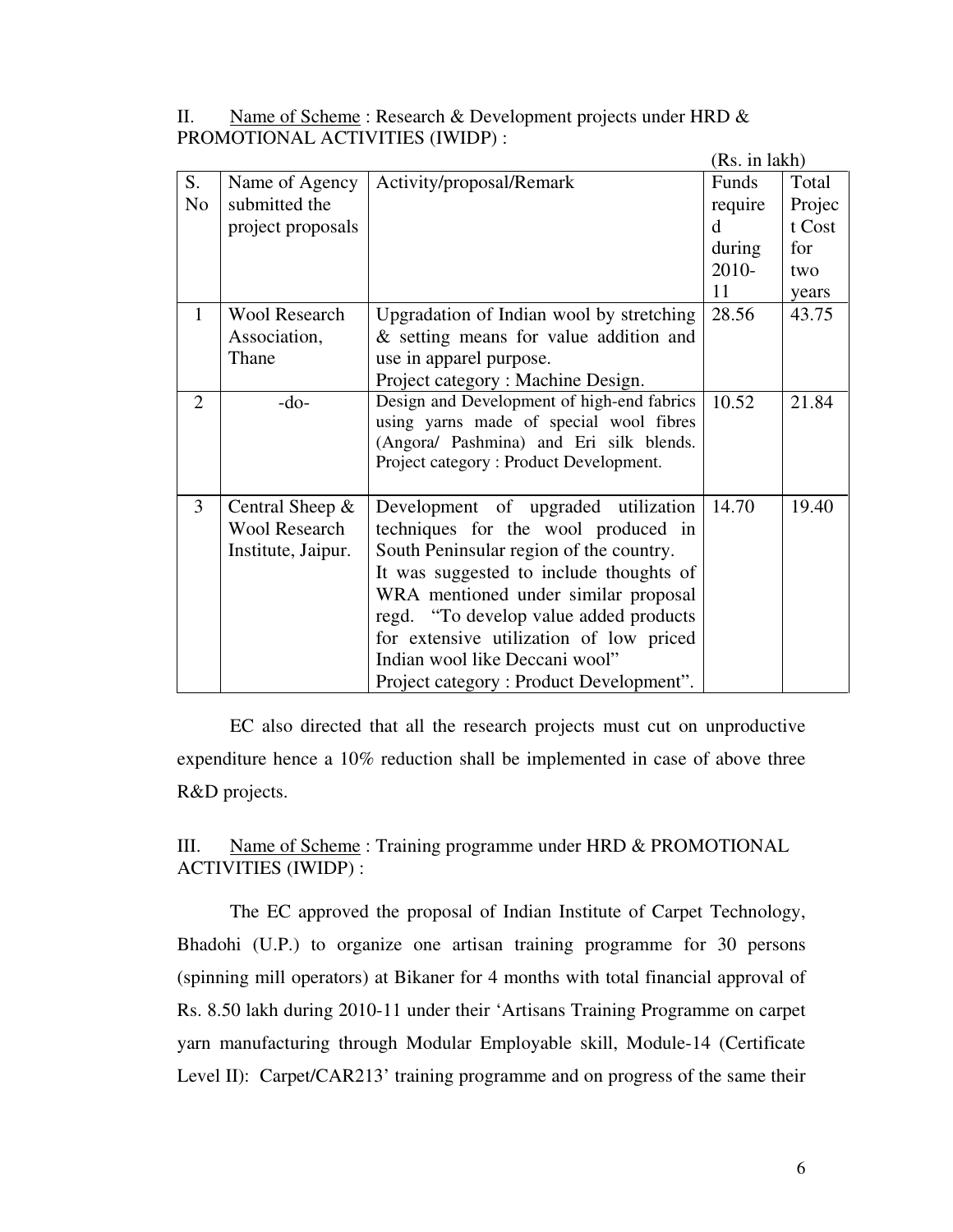proposal for training at other places like Sri Nagar, Panipat & Bhadohi ( for which proposal have also been submitted) will be considered.

## IV. Name of Scheme : **WOOLLEN EXPO under** HRD & PROMOTIONAL ACTIVITIES (IWIDP) :

 After detail discussion, the EC approved following seven Woollen Expo (Sale-cum-exhibition of woolen projects) at various important locations during 2010-11 with total financial provision of Rs. 71 lakh.

|                | <b>Implementing Agency</b>          | of<br>Place    | Type of Expo                        | Proposed           |
|----------------|-------------------------------------|----------------|-------------------------------------|--------------------|
| S.             |                                     | Woolen         | <i>(independent)</i>                | Date<br>&          |
| N              |                                     | <b>Expos</b>   | or by hiring                        | Month<br><b>as</b> |
| $\Omega$ .     |                                     |                | stalls<br>in                        | per                |
|                |                                     |                | reputed Mela)                       | proposal           |
| $\mathbf{1}$   | H.P.<br>State<br>Co-op.             | Chandigarh     | Independent                         | $3-12$<br>Dec.     |
|                | Wool Procurement & Mkt. Fed.        |                | Expo Rs.                            | 2010               |
|                | Ltd., Shimla                        |                | 14.00 Lacs                          |                    |
| 2              | Wool<br>Sheep<br>$\&$<br>Gujarat    | Ahmedabed      | Independent                         | December           |
|                | Development<br>Ltd.<br>$Co$ -op.    |                | Expo Rs. 14.00                      | 2010               |
|                | Gandhinagar                         |                | Lacs                                |                    |
| $\overline{3}$ | Punyashloka Ahilyadevi              | Pune           | By hiring<br>50                     | $15-19$<br>Dec.    |
|                | Maharashtra Mendhi Va Sheli         |                | stalls                              | 2010               |
|                | Vikas Mahamandal , PUNE             |                | $(\text{\textcircled{a}} 10,000/-)$ |                    |
| $\overline{4}$ | West Zone Cultural Centre,          | Udaipur        | By hiring<br>50                     | $21 - 30$          |
|                | Udaipur                             |                | stalls                              | December           |
|                |                                     |                | $(\text{\textcircled{a}} 10,000/-)$ | 2010               |
| 5              | District Industries Centre, Bikaner | <b>Bikaner</b> | Independent                         | December           |
|                |                                     |                | Expo Rs.                            | 2010               |
|                |                                     |                | 14.00 Lacs                          |                    |
| 6              | District Industries Centre, Jodhpur | Jodhpur        | By hiring<br>50                     | 2-11 January       |
|                |                                     |                | stalls                              | 2011               |
|                |                                     |                | $(\text{\textcircled{a}} 10,000/-)$ |                    |
| $\overline{7}$ | Asmara Handicraft & Cultural        | Delhi          | Independent                         | November           |
|                | Society (NGO), New Delhi            |                | Expo Rs.                            | 2010               |
|                |                                     |                | 14.00 Lacs                          |                    |

ED, CWDB mentioned that Board intends to organize one Expo in North Eastern States and another in Southern States on getting suitable coordinating agency.

 The VC, CWDB desired that only genuine woollen weavers/Artisans/ societies should participated and Woollen Expo-Delhi would be organize in good manner in all respect as HMOT/Secretary (T) may inaugurate/visit the event.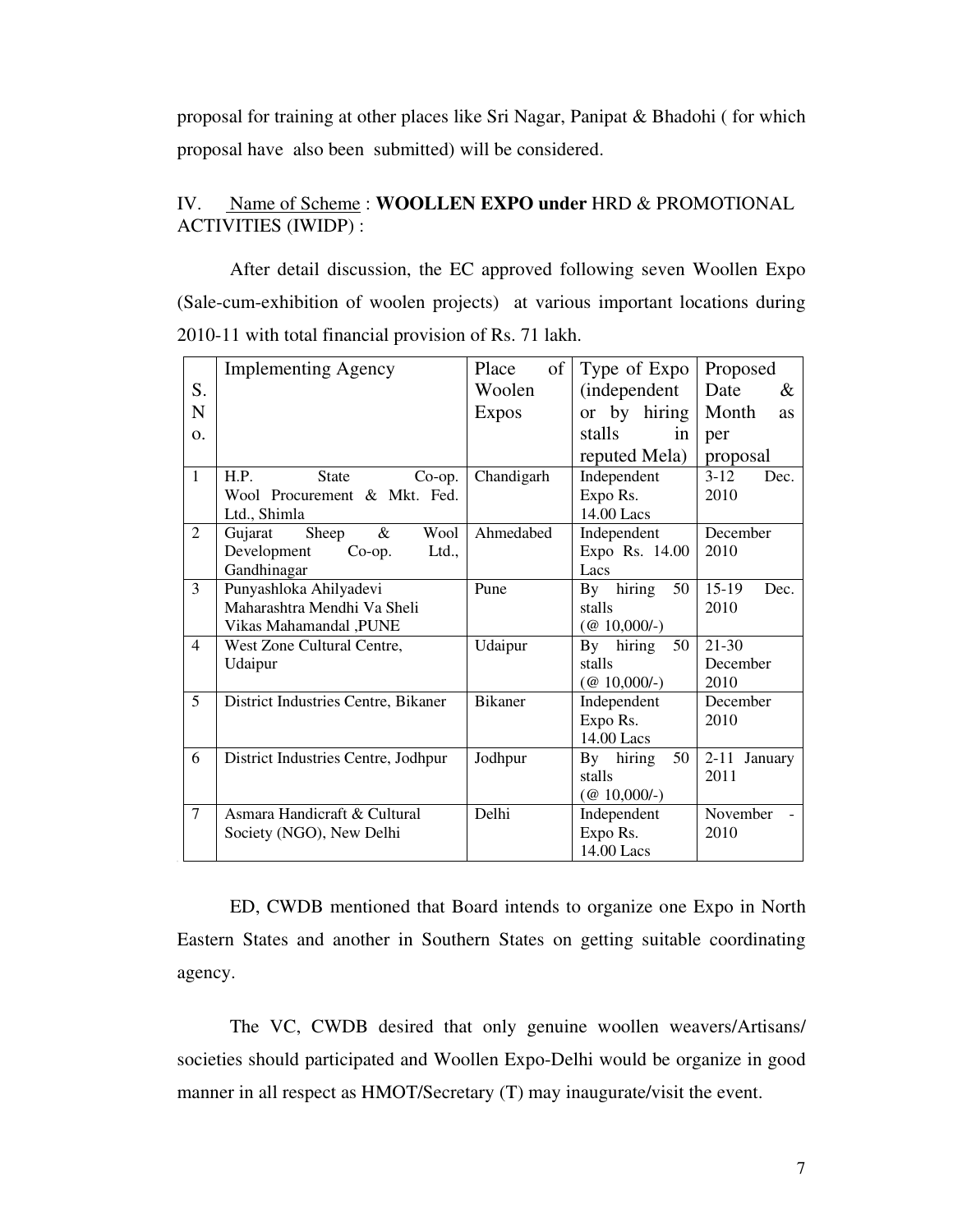V. Name of Scheme : Pashmins Wool Development Programme (IWIDP) :

 ED, CWDB informed that if re-appropriation of funds is approved, the Board intends to benefit 1600 new families under Pashmina Wool Development Programme of Ladakh region with total financial outlay of Rs. 83.75 lakh (Rs. 40 lakh for 2010-11).. The Jt. Secretary, MOT & VC, CWDB also directed that till re-appropriation proposal is approved by MOT, this project cant be sanctioned.

### **OTHER AGENDA ITEM :**

### **I**. Discussion & approval regarding auction of staff car no. RJ 19 1C 0689.

EC granted permission to dispose off staff car no. RJ 19 IC 0689 (Ambassador Car) which was already declared condemn and decided to sell by obtaining bids through advertising tender notice. Dy. Secretary (IFW), MOT, New Delhi stated that condemnation proposal should be sent to IFW/ MOT.

**II**. Discussion & approval regarding permission to cover Post-loom machineries under Pre-loom activities of 'Quality Processing of Wool Scheme'

After detailed discussion on the subject, it was decided to take up the matter separately with the MOT to merge pre-loom and post-loom processing activities under "Quality processing of wool and woollens" to get approval from the Competent Authority.

III. Reimbursement of Traveling Expenses to Govt. Corp/Fed/ Council (Board's official members) for attending its meetings.

 ED, CWDB informed that at the time of Governing Body meetings of the CWDB, some official members like IWMF, W&WEPC, CEPC requested that they can attend the meetings if the CWDB reimburse their entire TA & DA as being paid to non-official members.

 After detailed discussion it was decided to paid TA/ DA to members of these Federation/ Council like other non-official members.